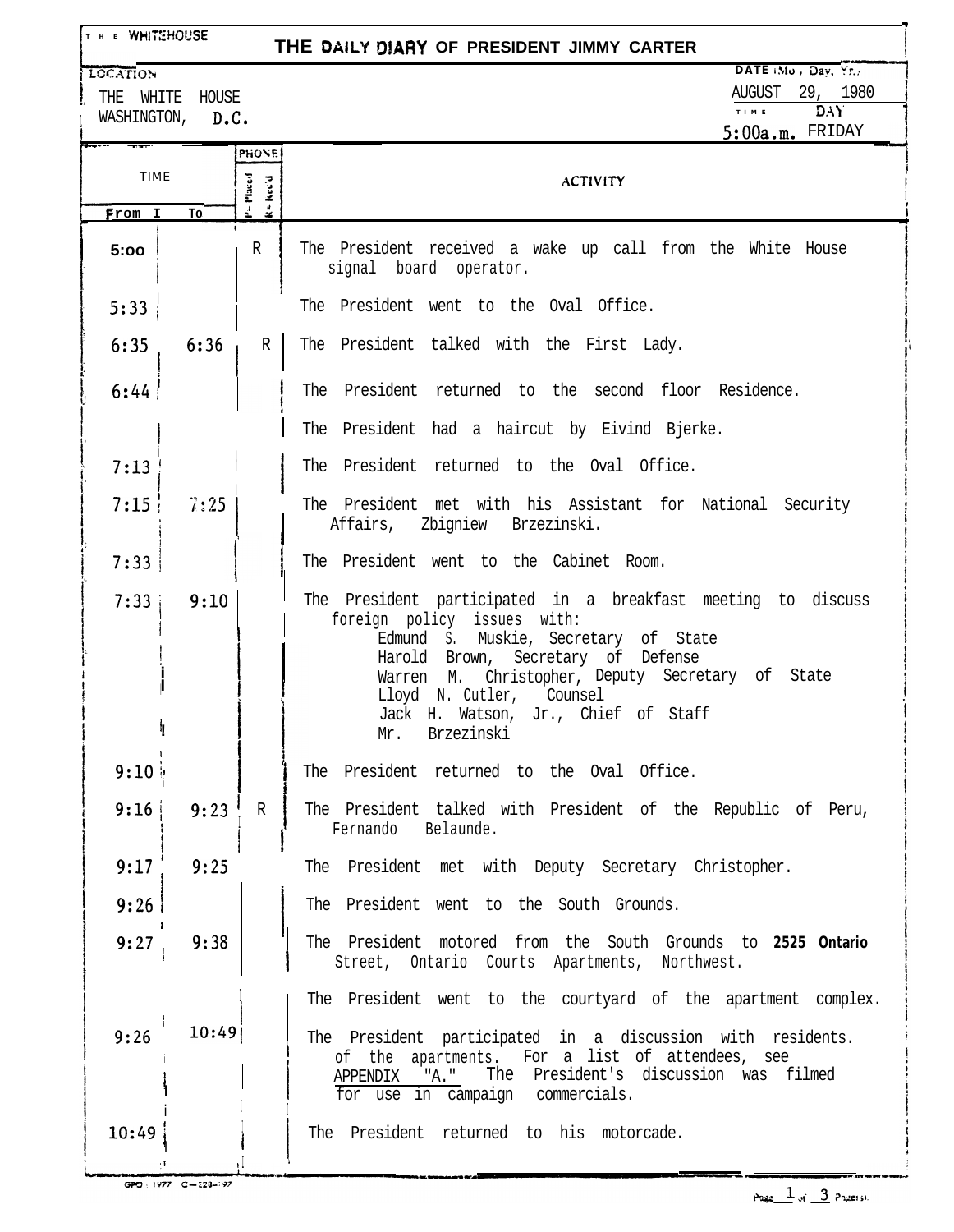## **THE DAILY DIARY OF PRESIDENT JIMMY CARTER**

ONTARIO COURT APARTMENTS<br>WASHINGTON, D.C.

**LOCATION DATE** (Mo., Dav,  $Y_{r}$ ) AUGUST 29, 1980<br>**TIME** DAY **TI!AE wik**

 $10:49a.m.$  FRIDAY

| <b>TIME</b>     |                   | PHONE                          |                                                                                                                                                                                                                                                                                                                                     |
|-----------------|-------------------|--------------------------------|-------------------------------------------------------------------------------------------------------------------------------------------------------------------------------------------------------------------------------------------------------------------------------------------------------------------------------------|
|                 |                   | Placed<br>Rec'd                | <b>ACTIVITY</b>                                                                                                                                                                                                                                                                                                                     |
| From            | To                | $\frac{1}{2}$<br>$\frac{1}{2}$ |                                                                                                                                                                                                                                                                                                                                     |
| 10:49           | 11:00             |                                | The President motored from the Ontario Court Apartments to<br>the South Grounds of the White House.                                                                                                                                                                                                                                 |
| 11:02           |                   |                                | The President returned to the Oval Office.                                                                                                                                                                                                                                                                                          |
| $11:02$   11:05 |                   |                                | The President participated in a photo opportunity with:<br>Dr. Lee Robert Boese, orthodontist, Merced, California<br>Mrs. Lee Robert (Sandra) Boese<br>Lee Robert Boese, Jr., son<br>Joy Karin Boese, daughter<br>Joy Karin Boese had asked a question of the President at<br>a Town Meeting in Merced, California on July 4, 1980. |
| 11:14           |                   | P                              | The President telephoned Charles H. Kirbo, partner with<br>King and Spalding law firm, Atlanta, Georgia. The call<br>was not completed.                                                                                                                                                                                             |
|                 | 11:25:11:27       | R                              | The President talked with Mr. Kirbo.                                                                                                                                                                                                                                                                                                |
|                 | $11:31$ 11:41     | $\mathbf{P}$                   | The President talked with his Special Representative for<br>Middle East Peace Negotiations, Sol M. Linowitz.                                                                                                                                                                                                                        |
| $11:40$   11:44 |                   |                                | The President met with Mr. Watson.                                                                                                                                                                                                                                                                                                  |
|                 | $11:46$ 12:20     |                                | The President met with:<br>Fletcher L. Byrom, Chairman, Coppers Company, Inc.<br>Pittsburg, Pennsylvania                                                                                                                                                                                                                            |
|                 | $11:46$ 11:47     |                                | Mr.<br>Watson                                                                                                                                                                                                                                                                                                                       |
| 11:50           |                   | $\mathbb R$                    | The President was telephoned by Secretary Muskie. The call<br>was not completed.                                                                                                                                                                                                                                                    |
| 12:20           |                   |                                | The President returned to the second floor Residence.                                                                                                                                                                                                                                                                               |
| 12:25           |                   |                                | The President had lunch with:<br>The First Lady<br>Langford, Judy Carter's mother<br>Edna                                                                                                                                                                                                                                           |
|                 | $12:26$   $12:28$ | ${\tt p}$                      | The President talked with Secretary Muskie.                                                                                                                                                                                                                                                                                         |
|                 | $12:52$ 12:53     | $\mathbf R$                    | The President talked with Mr. Kirbo.                                                                                                                                                                                                                                                                                                |
| 12:55           |                   |                                | The President returned to the Oval Office.                                                                                                                                                                                                                                                                                          |
| 1:06            |                   | $\mathbf R$                    | The President was telephoned by Mr. Kirbo. Appointments<br>Secretary Phillip J. Wise, Jr. took the call.                                                                                                                                                                                                                            |

GPG - 1977 0-228-197